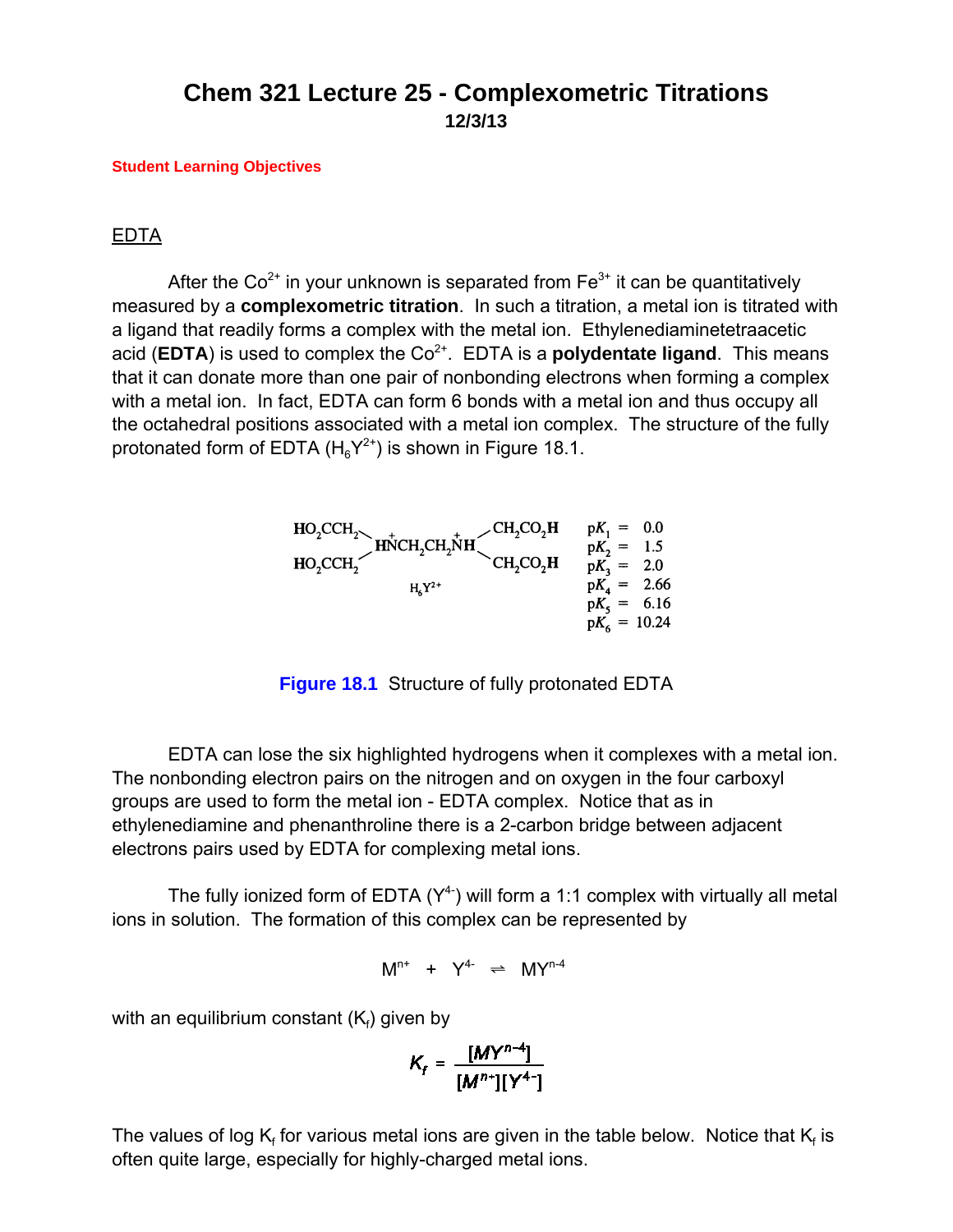| Ion                                             | $log K_f$         | Ion                 | $log K_f$  | Ion                | $log K_f$ |
|-------------------------------------------------|-------------------|---------------------|------------|--------------------|-----------|
| $Li+$                                           | 2.95              | $V^{3+}$            | $25.9^a$   | $TI^{3+}$          | 35.3      |
| $Na+$                                           | 1.86              | $Cr^{3+}$           | $23.4^a$   | $Bi^{3+}$          | $27.8^a$  |
| $K^+$                                           | 0.8               | $Mn^{3+}$           | 25.2       | $Ce^{3+}$          | 15.93     |
| $\rm{Be}^{2+}$                                  | 9.7               | $Fe^{3+}$           | 25.1       | $Pr^{3+}$          | 16.30     |
| $\rm Mg^{2+}$                                   | 8.79              | $Co3+$              | 41.4       | $Nd^{3+}$          | 16.51     |
| $Ca^{2+}$                                       | 10.65             | $Zr^{4+}$           | 29.3       | $Pm^{3+}$          | 16.9      |
| $\text{Sr}^{2+}$                                | 8.72              | $Hf^{4+}$           | 29.5       | $\mathrm{Sm^{3+}}$ | 17.06     |
| $Ba^{2+}$                                       | 7.88              | $VO2+$              | 18.7       | $Eu^{3+}$          | 17.25     |
| $Ra^{2+}$                                       | 7.4               | $VO2+$              | 15.5       | $Gd^{3+}$          | 17.35     |
| $Sc^{3+}$                                       | $23.1^a$          | $\frac{Ag^+}{TI^+}$ | 7.20       | $Tb^{3+}$          | 17.87     |
| $Y^{3+}$<br>La <sup>3+</sup><br>V <sup>2+</sup> | 18.08             |                     | 6.41       | $Dy^{3+}$          | 18.30     |
|                                                 | 15.36             | $Pd^{2+}$           | $25.6^a$   | $Ho^{3+}$          | 18.56     |
|                                                 | 12.7 <sup>a</sup> | $Zn^{2+}$           | 16.5       | $\mathrm{Er}^{3+}$ | 18.89     |
| $Cr^{2+}$                                       | $13.6^a$          | $Cd^{2+}$           | 16.5       | $\rm{Tm}^{3+}$     | 19.32     |
| ${\rm Mn}^{2+}$                                 | 13.89             | $Hg^{2+}$           | 21.5       | $\rm Yb^{3+}$      | 19.49     |
| $Fe2+$                                          | 14.30             | $Sn^{2+}$           | $18.3^{b}$ | $Lu^{3+}$          | 19.74     |
| $Co2+$                                          | 16.45             | $\rm Pb^{2+}$       | 18.0       | $Th^{4+}$          | 23.2      |
| $Ni2+$                                          | 18.4              | $Al^{3+}$           | 16.4       | $U^{4+}$           | 25.7      |
| $Cu2+$                                          | 18.78             | $Ga^{3+}$           | 21.7       |                    |           |
| $Ti3+$                                          | 21.3              | $In^{3+}$           | 24.9       |                    |           |

| <b>TABLE 11-2 Formation constants for metal-EDTA complexes</b> |  |  |  |  |  |
|----------------------------------------------------------------|--|--|--|--|--|
|----------------------------------------------------------------|--|--|--|--|--|

NOTE: The stability constant is the equilibrium constant for the reaction  $M^{n+} + Y^{4-} \rightleftharpoons MY^{n-4}$ . Values in table apply at 25°C and ionic strength 0.1 M unless otherwise indicated.

a. 20°C, ionic strength = 0.1 M. b. 20°C, ionic strength = 1 M.

SOURCE: A. E. Martell, R. M. Smith, and R. J. Motekaitis, NIST Critically Selected Stability Constants of Metal Complexes, NIST Standard Reference Database 46, Gaithersburg, MD, 2001.

Harris, Quantitative Chemical Analysis, 8e © 2011 W. H. Freeman

K<sub>f</sub> is greater than 10<sup>16</sup> for the formation of the EDTA-Co<sup>2+</sup> complex. This makes for a quantitative titration reaction, however, it assumes that all of the EDTA is in the fully ionized form. For any polyprotic acid like EDTA, the amount of any particular ionized form (such as  $Y^{4}$ ) depends on the solution pH. The fraction of EDTA that is in the  $Y^{4-}$  form  $(\alpha_{Y4-})$  is given by

$$
\alpha_{Y^{4-}} = \frac{[Y^{4-}]}{[EDTA]}
$$

where [EDTA] is the total concentration of uncomplexed EDTA in solution. This fraction can be calculated for a given pH from the  $K_a$  values for the polyprotic EDTA. The values of  $\alpha_{Y4}$  in the table below indicate that, as expected, only in very basic solution (pH>12) is the EDTA fully ionized. However, it is difficult to titrate metal ions in basic solution because of competing reactions such as the formation of metal hydroxides.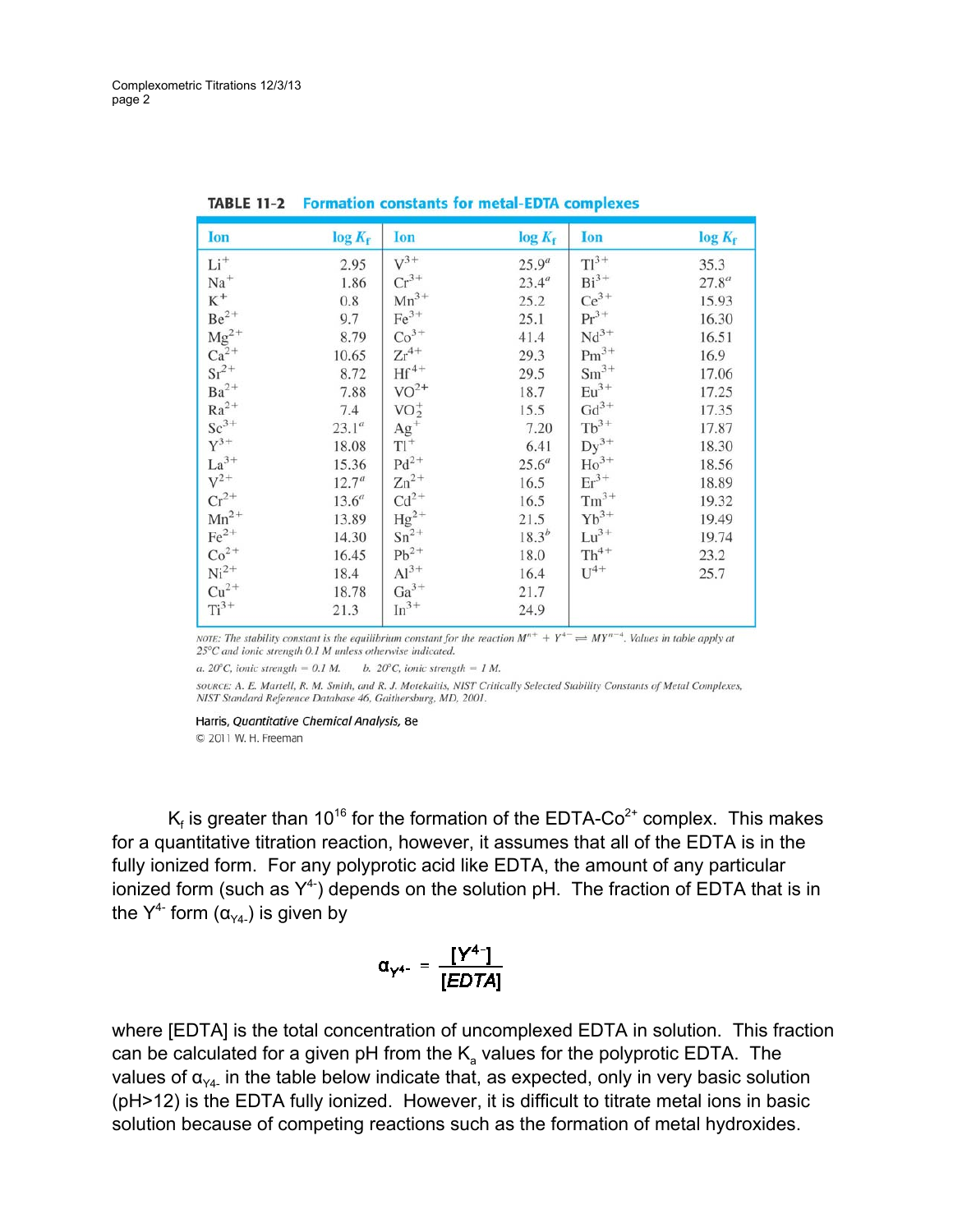Complexometric Titrations 12/3/13 page 3

| pH               | $\alpha_{V^{4-}}$     |  |  |
|------------------|-----------------------|--|--|
| $\boldsymbol{0}$ | $1.3 \times 10^{-23}$ |  |  |
| 1                | $1.4 \times 10^{-18}$ |  |  |
| $\sqrt{2}$       | $2.6 \times 10^{-14}$ |  |  |
| $\overline{3}$   | $2.1 \times 10^{-11}$ |  |  |
| $\overline{4}$   | $3.0 \times 10^{-9}$  |  |  |
| 5                | $2.9 \times 10^{-7}$  |  |  |
| 6                | $1.8 \times 10^{-5}$  |  |  |
| $\overline{7}$   | $3.8 \times 10^{-4}$  |  |  |
| 8                | $4.2 \times 10^{-3}$  |  |  |
| 9                | 0.041                 |  |  |
| 10               | 0.30                  |  |  |
| 11               | 0.81                  |  |  |
| 12               | 0.98                  |  |  |
| 13               | 1.00                  |  |  |
| 14               | 1.00                  |  |  |

**TABLE 11-1** Values of  $\alpha_{Y^4}$ - for

Harris, Quantitative Chemical Analysis, 8e © 2011 W. H. Freeman

To account for the effect of pH on the ionization of the EDTA, it is convenient to rewrite the equilibrium expression for the complex formation as

$$
K_{f} = \frac{[MY^{n-4}]}{[M^{n+1}][Y^{4-}]} = \frac{[MY^{n-4}]}{[M^{n+1}]\alpha_{Y^{4-}}[EDTA]}
$$

and to define a conditional formation constant (K $_{\mathsf{f}}$ ′) which is given by

$$
K_f' = \alpha_{Y^{4-}} K_f = \frac{[MY^{n-4}]}{[M^{n+1}][EDTA]}
$$

The value of  $\mathsf{K}_{\mathsf{f}}'$  provides information about how quantitative the complex formation is at a given pH. Since  $\alpha_{\text{val}}$  is very small at acidic pH values, there is generally some minimum pH for which the complex formation reaction is sufficiently quantitative. Using an arbitrarily chosen value of  $\mathsf{K}_{\mathsf{f}}'$  = 10 $^6$  for an effective titration, a plot of the minimum pH to achieve this for various metal ions is given in Figure 18.2. For  $Co<sup>2+</sup>$ , this corresponds to a pH greater than 4. In our experiment, the titration solution is buffered at a  $pH = 5.8$  to ensure a quantitative reaction between  $Co^{2+}$  and EDTA. It is useful to note that the fully ionized form of EDTA  $(Y^4)$  is not the only form of EDTA that reacts with metal ions.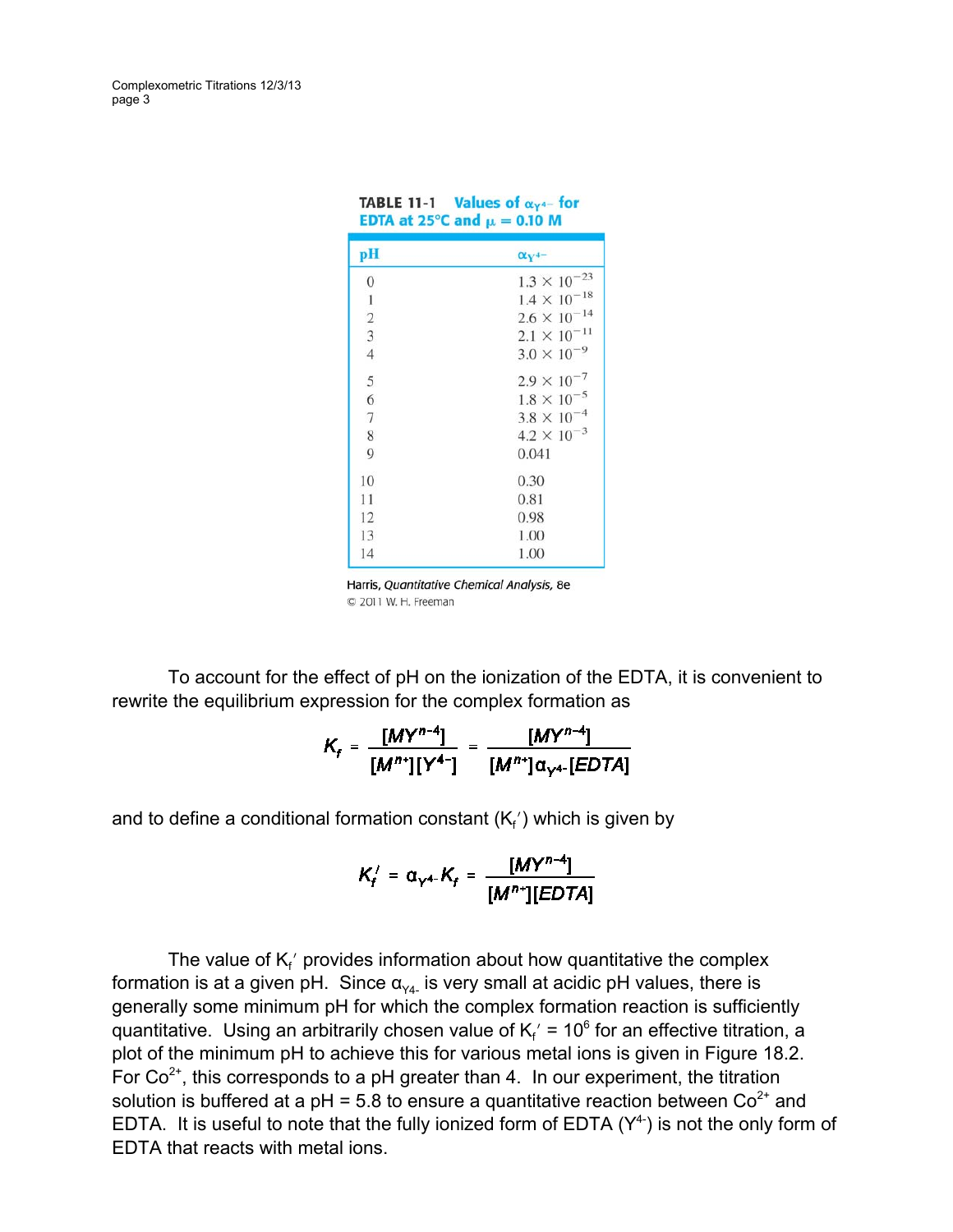Complexometric Titrations 12/3/13 page 4



**Figure 18.2** Minimum pH needed for a conditional formation constant of 10<sup>6</sup>

The particular pH used to buffer the titration solution was also chosen because of the **metal ion indicator** used to signal the end point in the titration. A metal ion indicator is a substance that changes color when it binds to metal ions in solution. Metal ion indicators tend to be polyprotic complexing agents. Xylenol orange (Fig. 18.3) is used for the cobalt titration. This indicator is red when it forms a complex with metal ions such as  $Co<sup>2+</sup>$ . However, the color of the unbound (free) indicator depends on pH and which protonated form is predominantly present (Fig. 18.3). Above  $pH = 6.7$ , free xylenol orange is violet and the color change from red to violet is not sharp. However, below pH = 6.7 the free indicator color is yellow and the change from red to yellow is much easier to see.